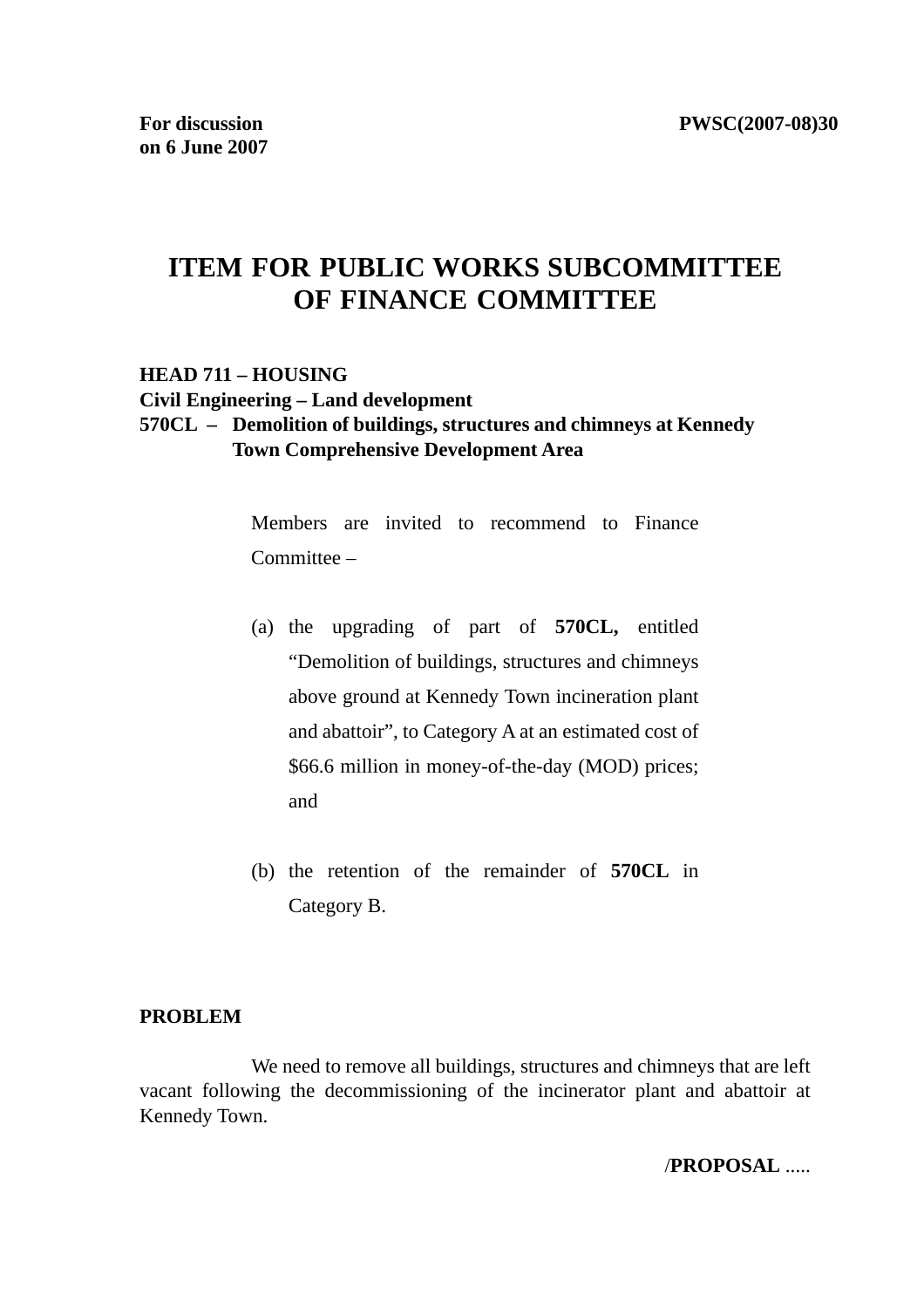# **PROPOSAL**

2. The Director of Civil Engineering and Development, with the support of the Secretary for Housing, Planning and Lands, proposes to upgrade part of **570CL** to Category A at an estimated cost of \$66.6 million in MOD prices for the demolition of all buildings, structures and chimneys above ground at the Kennedy Town incineration plant and abattoir.

# **PROJECT SCOPE AND NATURE**

3. The scope of works under **570CL** comprises demolition of all buildings, structures and chimneys and ground decontamination at Kennedy Town Comprehensive Development Area (KTCDA) site. The KTCDA site includes the Kennedy Town incineration plant (KTIP), an abattoir, a bus depot, a refuse collection point, a temporary car park and the Cadogan Street Temporary Garden.

4. The part of **570CL** proposed to be upgraded to Category A concerns the demolition of all buildings, structures and chimneys above ground within the KTIP and abattoir, which covers a site area of about 20 000 square metres. The scope of the part to be upgraded comprises -

- (a) removal, treatment and disposal of asbestos-containing materials (ACM) and dioxin-containing materials (DCM) in existing buildings, structures and chimneys;
- (b) demolition and removal of all buildings, structures and chimneys above existing ground and the piers down to seabed level within the site of KTIP and the abattoir; and
- (c) implementation of environmental mitigation, monitoring and audit for the proposed works mentioned in sub-paragraphs (a) and (b) above.

A site plan showing the boundary of the proposed works is at Enclosure 1.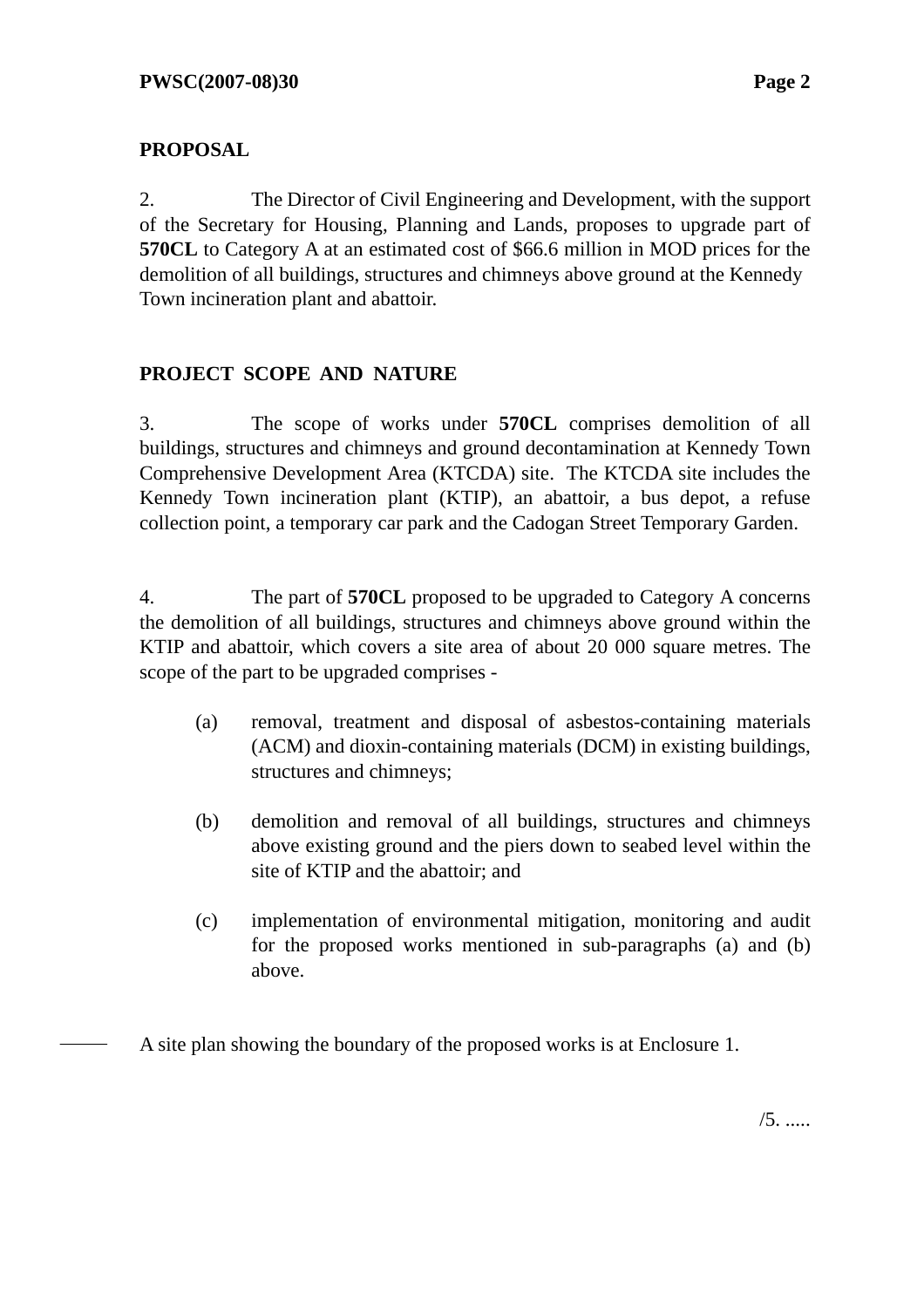5. We plan to start the proposed works in September 2007 for completion by May 2009.

# **JUSTIFICATION**

6. In accordance with the 1989 White Paper on "Pollution in Hong Kong – A Time to Act", the municipal solid waste incinerators in Hong Kong were closed in phases and replaced by a system of transfer stations feeding large landfill sites. The KTIP ceased to operate in March 1993. The abattoir adjoining the KTIP was also closed in December 1999.

7. It was recommended in the "Planning and Engineering Feasibility Study for Redevelopment of Mount Davis Cottage Area, Kennedy Town Police Married Quarters, G/IC Site and KTCDA" (study completed in May 1999) that all buildings, structures and chimneys within the KTCDA site be demolished to facilitate further developments. The Administration is undertaking a review of the long-term land use of the KTCDA site and the adjoining areas.

8. As revealed from the Environmental Impact Assessment (EIA) and the subsequent site investigation, the buildings, structures and chimneys at the KTIP and abattoir are contaminated with ACM and/or  $DCM<sup>1</sup>$ . The underground soil is contaminated with heavy metals and hydrocarbons. In accordance with the Environmental Permit (EP) issued by the Director of Environmental Protection, remediation of the site, including the ground decontamination, should be carried out and completed before any future permanent development.

/9. .....

 $\frac{1}{1}$  According to the findings of the EIA Report, ACM and DCM exist only in the incinerators and/or buildings above ground. They are of limited volume and could be contained for removal.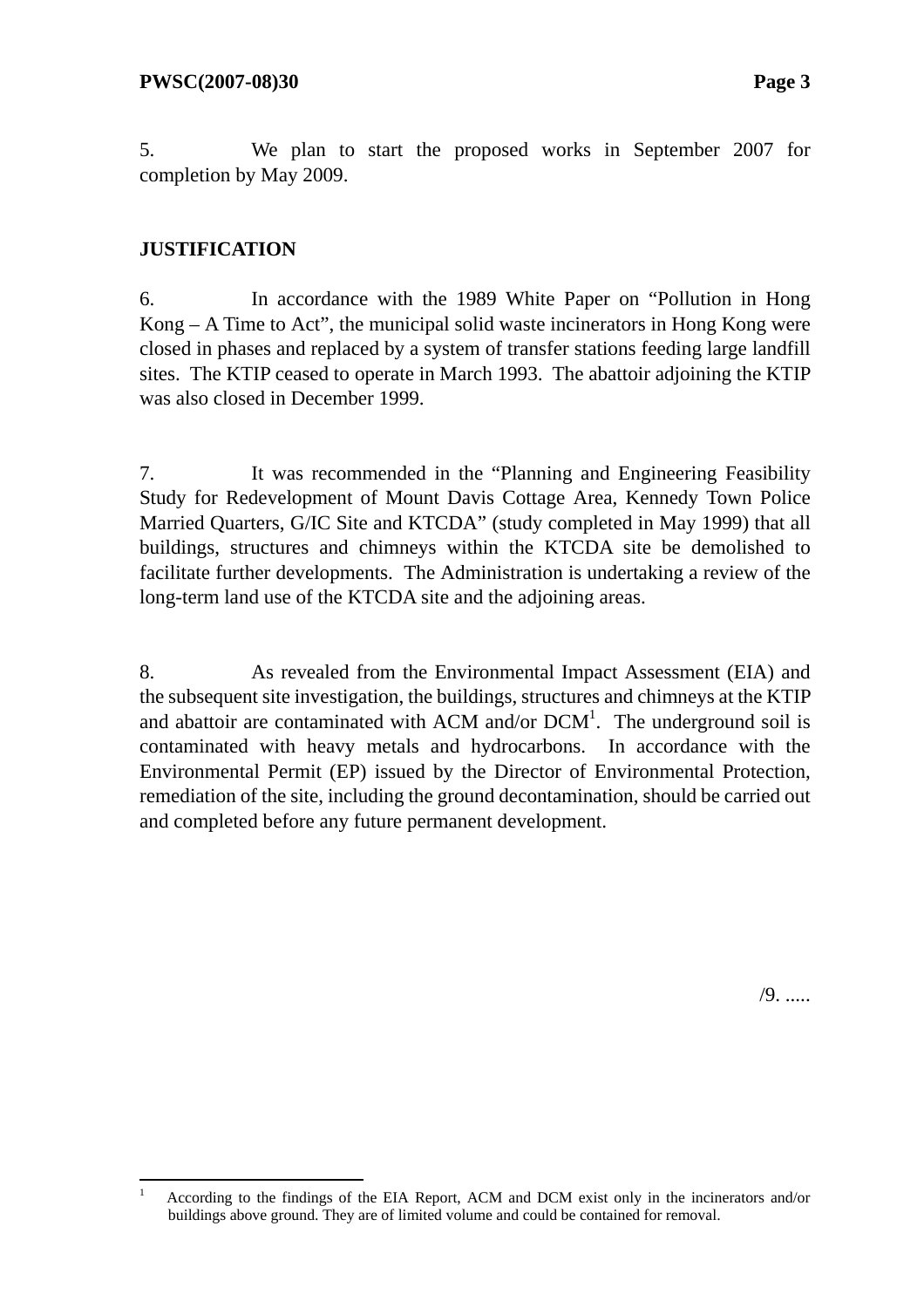9. We originally planned to commence the ground decontamination immediately after completion of the demolition works. However, based on the findings of the Mass Transit Railway Corporation Limited (MTRCL), the KTIP and abattoir site is the only piece of land available in the Western District, which is of sufficient size suitable for use as the major temporary works area for the construction of the Mass Transit Railway (MTR) West Island Line (WIL). MTRCL's proposal to use the KTIP and abattoir site as the temporary works area in its WIL project is supported by the Central & Western District Council (C&WDC) (see paragraphs 20 & 21 below). Taking into account the above and the strong public aspiration for early implementation of the MTR WIL project, we consider it feasible to re-schedule the demolition and ground decontamination works, so that the MTRCL may use the subject site as a temporary works area for the WIL project. We therefore propose to implement the demolition and ground decontamination works in two stages.

10. Stage 1 works (the part proposed to be upgraded to Category A) involve the demolition of all buildings, structures and chimneys above existing ground and the piers down to seabed level within the site area, as shown at Enclosure 1. The existing bus depot, refuse collection point, temporary car park and the Cadogan Street Temporary Garden will not be affected by the Stage 1 works. Stage 2 works (the remainder of **570CL**) involve the implementation of ground decontamination within the whole KTCDA site, which will commence after this site is returned to Government by MTRCL upon completion of the WIL project.

### **FINANCIAL IMPLICATIONS**

11. We estimate the capital cost of the demolition project to be \$66.6 million in MOD prices (see paragraph 13 below), made up as follows –

|     |                                                                     | \$ million |
|-----|---------------------------------------------------------------------|------------|
| (a) | Removal, treatment and disposal of<br>ACM and DCM                   | 9.5        |
| (b) | Demolition of existing buildings,<br>structures, piers and chimneys | 42.4       |
| (c) | Environmental mitigation measures                                   |            |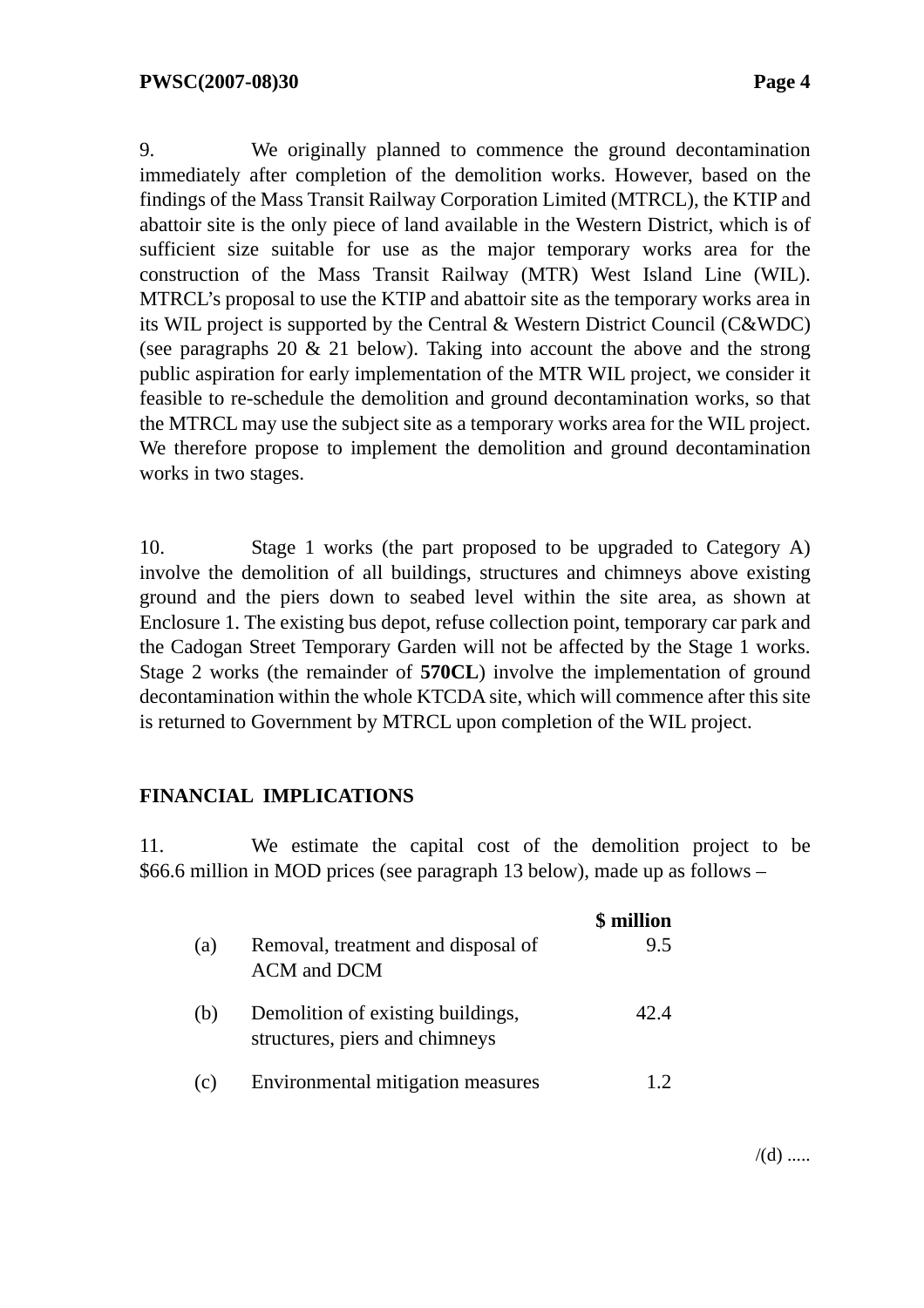|     |                                                                 |     | \$ million |                                    |
|-----|-----------------------------------------------------------------|-----|------------|------------------------------------|
| (d) | Consultants' fees                                               |     | 7.4        |                                    |
|     | construction supervision and<br>(i)<br>contract administration  | 0.9 |            |                                    |
|     | resident site staff costs<br>(ii)                               | 6.1 |            |                                    |
|     | environmental monitoring and<br>(iii)<br>audit (EM&A) programme | 0.4 |            |                                    |
| (e) | Contingencies                                                   |     | 5.7        |                                    |
|     | Sub-total                                                       |     |            | 66.2 (in September<br>2006 prices) |
| (f) | Provision for price adjustment                                  |     | 0.4        |                                    |
|     | Total                                                           |     | 66.6       | (in MOD<br>prices)                 |

12. We propose to engage consultants to undertake contract administration and site supervision of the proposed works and to implement an EM&A programme. A detailed breakdown of the estimates for consultants' fees by man-months is at Enclosure 2.

13. Subject to approval, we will phase the expenditure as follows –

| Year        | \$ million<br>(Sept 2006) | <b>Price</b><br>adjustment factor | \$ million<br>(MOD) |
|-------------|---------------------------|-----------------------------------|---------------------|
| $2007 - 08$ | 15.4                      | 0.99900                           | 15.4                |
| $2008 - 09$ | 45.7                      | 1.00649                           | 46.0                |
| $2009 - 10$ | 2.0                       | 1.01656                           | 2.0                 |
| $2010 - 11$ | 3.1                       | 1.02672                           | 3.2                 |
|             | 66.2                      |                                   | 66.6                |

 $/14.$  .....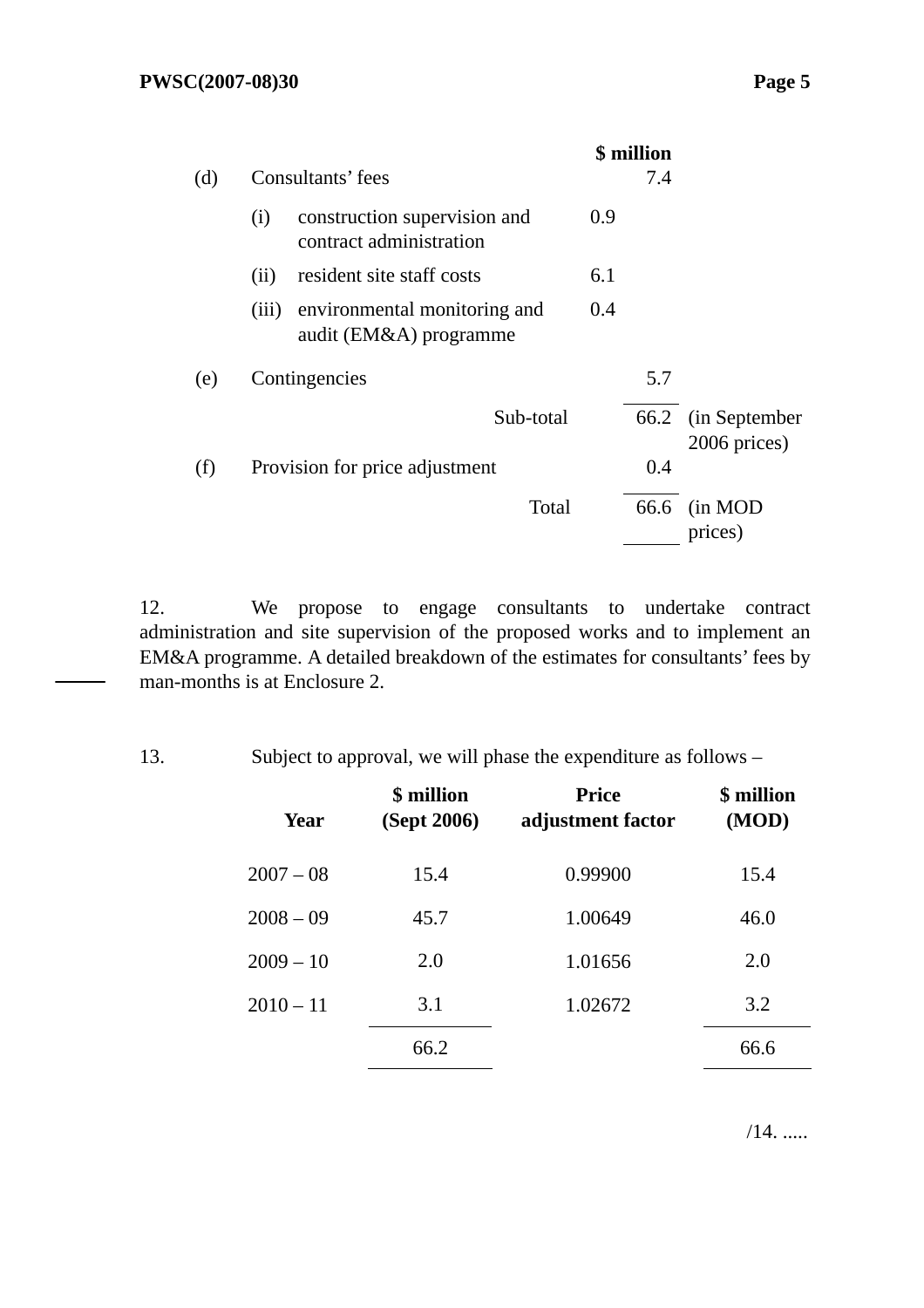14. We have derived the MOD estimates on the basis of the Government's latest forecast of the trend rate of change in the prices of public sector building and construction output for the period from 2007 to 2011. We will tender the proposed works on a lump sum contract because the scope of the works can be clearly defined. The proposed works will not be subject to price adjustment because the construction period will not exceed 21 months.

15. We estimate the annual recurrent expenditure arising from the Stage 1 works to be about \$6,400.

# **PUBLIC CONSULTATION**

16. We consulted the Food, Environment, Hygiene and Works Committee (FEHWC) of the C&WDC on 22 November 2001 and 22 July 2004 on the whole project. Members supported the implementation of the project.

17. At the C&WDC meeting on 20 January 2005, we presented a proposal of advancing the demolition works and deferring the ground decontamination works to a later stage. Members generally supported the proposal and passed a motion requesting the Government to start the demolition works as soon as possible.

18. At the FEHWC meeting on 27 July 2006, we reported the progress of the project. Members passed a motion strongly requesting the Government to carry out the demolition and ground decontamination works in one-go.

19. We organised a residents' forum in August 2006 with the assistance of the Central and Western District Office and attended three other residents' forums organised by individual C&WDC members / political parties between August and September 2006. Local residents were particularly concerned about the monitoring mechanism and precautionary measures to safeguard the health of local residents in view of the potential hazards. They requested the Government to closely monitor the environmental impact arising from the project.

 $/20$ . .....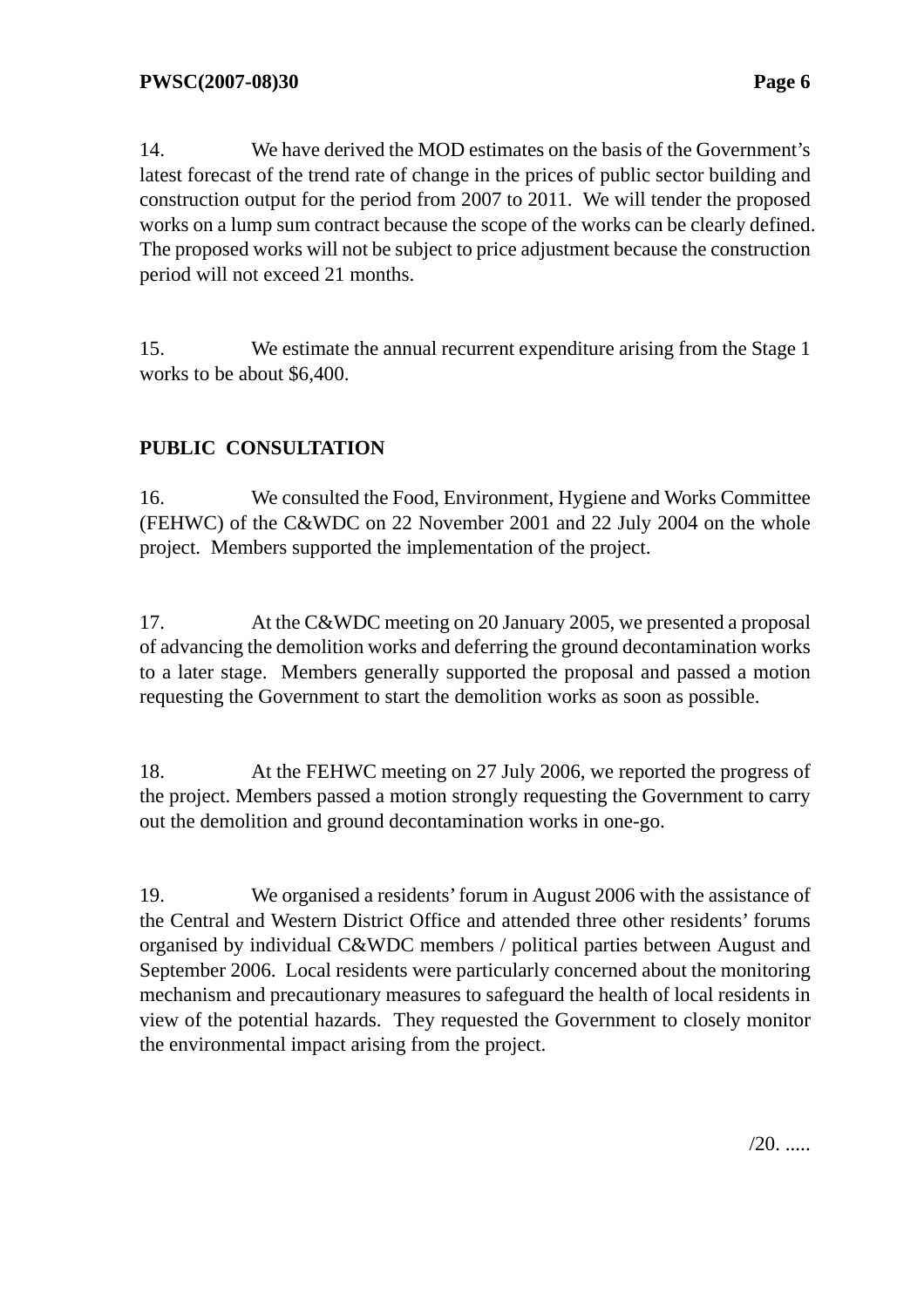20. In consideration of the high priority given to the WIL project, the C&WDC, at its informal meeting on 16 November 2006, requested Civil Engineering and Development Department (CEDD) to carry out the demolition works first, deferring the ground decontamination works to after the completion of the WIL project.

21. At the FEHWC meeting on 15 March 2007, we presented the latest plan to carry out the project in two stages to facilitate the WIL project. Members had no objection to the proposal and urged early implementation of the demolition works.

22. We consulted the Housing Panel of the Legislative Council at its meeting on 7 May 2007. Members did not raise any objection to the proposed works.

## **ENVIRONMENTAL IMPLICATIONS**

23. The project is a designated project under Schedule 2 to the EIA Ordinance (Cap. 499) and an EP is required for the project. The EIA report was approved by the Environmental Protection Department (EPD) in April 2002 and it concluded that the environmental impact of the project could be controlled to within the criteria under the EIA Ordinance and the Technical Memorandum on EIA Process.

24. An EP was issued by EPD in May 2002. Due to changes in implementation programme and some details of the proposed works to facilitate the WIL project, CEDD applied for and was granted a varied EP (VEP) in April 2007. We assessed that the changes will be environmentally acceptable with implementation of various mitigation measures to include providing a 200 millimetres (mm) thick temporary concrete paving over the site before its use as a works area for the WIL project, conducting regular inspection to the paving slab and surface drainage system to ensure their integrity, timely repairing any damaged

/paving .....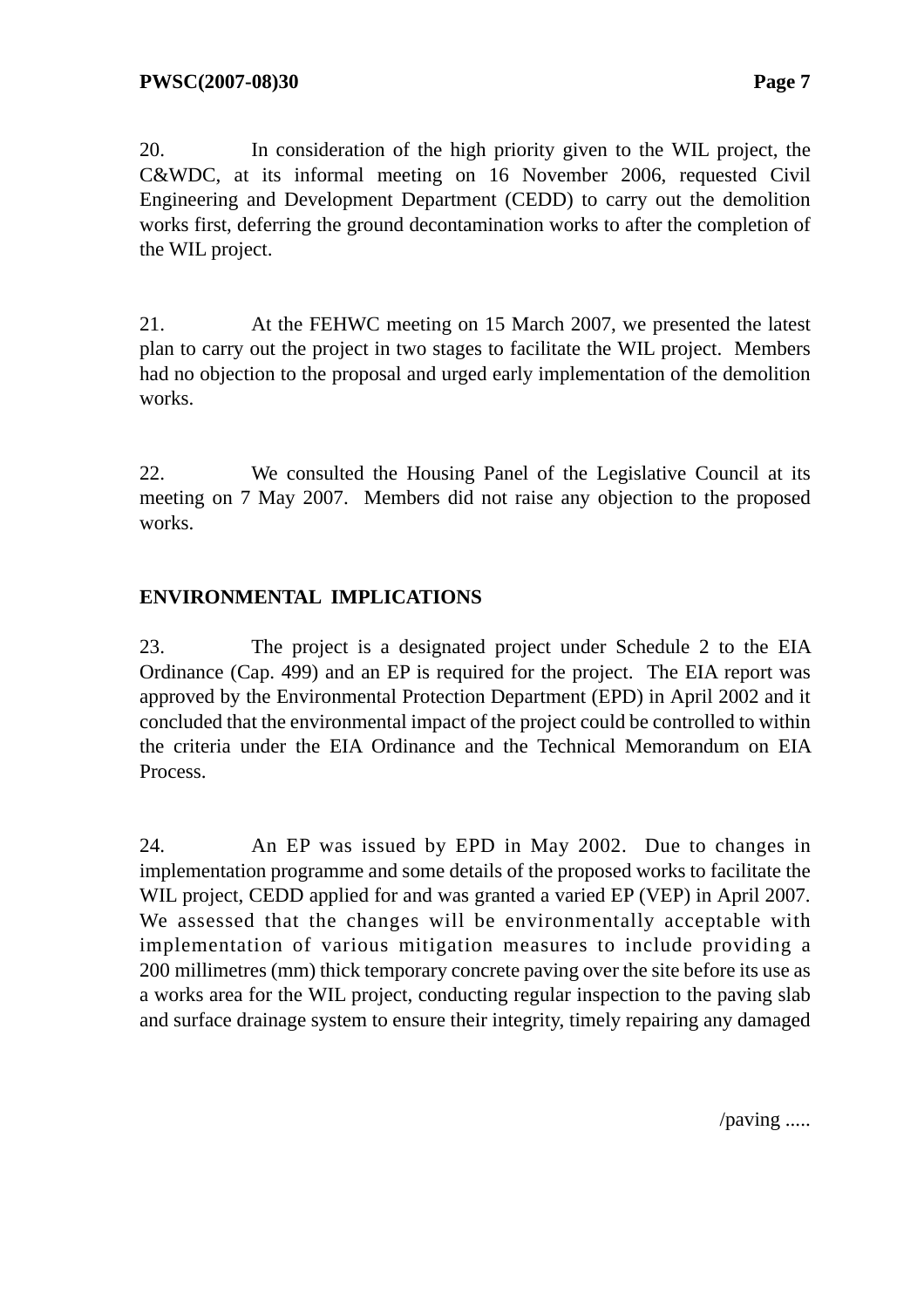paving and drainage system to avoid exposure of the contaminated soil and release of contaminants into the environment, etc. We estimate the cost of implementing the environmental monitoring and mitigation measures for the demolition works to be \$1.2 million<sup>2</sup> (in September 2006 prices). We have included this cost in the project estimate.

25. We will require the contractor to implement measures to control noise, dust, site runoff nuisances and chemical waste treatment to within the established standards and guidelines through stipulating suitable provisions in the relevant contract. We will also implement an EM&A programme to ensure timely and effective implementation of the recommended mitigation measures.

26. We will require the contractor to adopt suitable measures including selective demolition and on-site sorting to reduce the generation of construction and demolition (C&D) materials where possible. In addition, we will require the contractor to reuse inert C&D materials on site or in other suitable construction sites as far as possible (e.g. use suitable excavated materials for filling within the site, use metal site hoardings and signboards so that these materials can be recycled or reused in other projects), in order to minimise the disposal of C&D materials to public fill reception facilities<sup>3</sup>. We will encourage the contractor to maximise the use of recycled or recyclable C&D materials, as well as the use of non-timber formwork to further minimise the generation of construction waste.

27. We will require the contractor to submit a waste management plan (WMP) for approval. The WMP will include appropriate mitigation measures to avoid, reduce, reuse and recycle C&D materials, and the remediation works to be carried out on different types of contaminated materials and wastes. We will ensure that the day-to-day operations on site comply with the approved WMP. We will control the disposal of public fill, C&D materials and C&D waste to public fill reception facilities and landfills respectively through a trip-ticket system. We will require the contractor to separate public fill from C&D waste for disposal at appropriate facilities. We will record the disposal, reuse and recycling of C&D materials for monitoring purposes.

/28. .....

 $\frac{1}{2}$  This estimate does not include the cost in providing a 200mm thick temporary concrete paving, the construction of which will be carried out by MTRCL in its WIL project.

Public fill reception facilities are specified in Schedule 4 of the Waste Disposal (Charges for Disposal of Construction Waste) Regulation. Disposal of public fill in public fill reception facilities requires a licence issued by the Director of Civil Engineering and Development.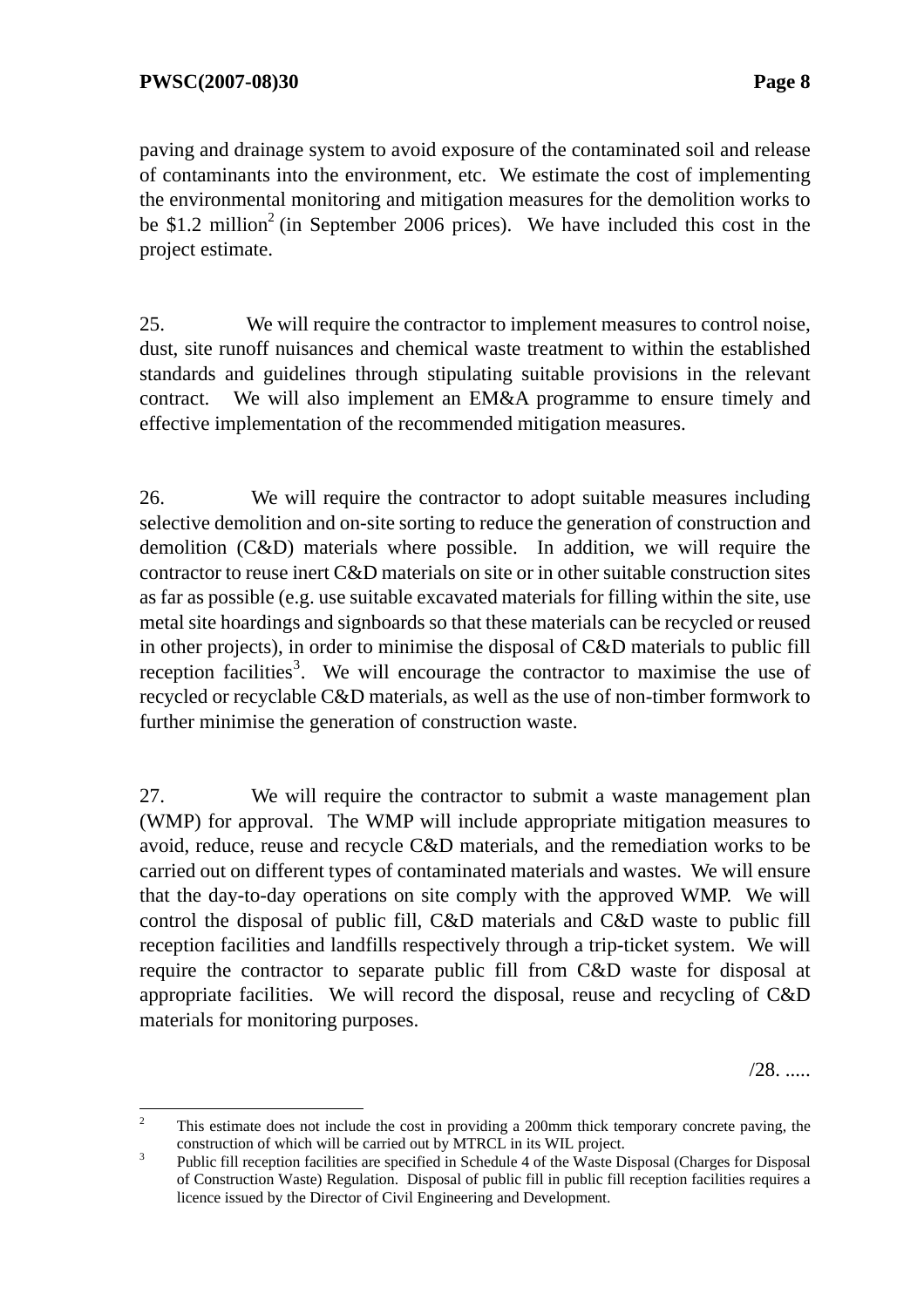28. We estimate that the demolition project will generate about 62 600 tonnes of C&D materials. Of these, we will reuse or recycle about 24 600 tonnes (39.3%) on site or in other suitable sites, and deliver about 34 000 tonnes (54.3%) to public fill reception facilities for subsequent reuse. In addition, we will dispose of about 4 000 tonnes (6.4%) at landfills. The total cost for accommodating C&D materials at public fill reception facilities and landfill sites is estimated to be about \$1.4 million for this project (based on a unit cost of \$27/tonne for disposal at public fill reception facilities and  $$125/tonne<sup>4</sup>$  at landfills).

## **LAND ACQUISITION**

29. The proposed works do not require any land acquisition.

# **BACKGROUND INFORMATION**

30. We upgraded **570CL** to Category B in September 2005.

31. We engaged consultants to carry out the EIA study and site investigation works in September 1999. The total cost of these works is \$1.8 million. We charged this amount to block allocation **Subhead B100HX**  "Minor housing development related works, studies and investigations for items in Category D of the Public Works Programme". The consultants have completed the EIA study and site investigation works.

32. We engaged consultants to carry out the review and detailed design, to prepare the tender documents and to undertake construction supervision of the project in July 2002. The cost of carrying out the review and detailed design and preparing the tender documents is \$10.0 million. We charged this amount to block allocation **Subhead B100HX** "Minor housing development related works, studies and investigations for items in Category D of the Public Works Programme". The consultants have completed the detailed design and are finalising the tender documents.

/33. .....

 $\frac{1}{4}$  This estimate has taken into account the cost of developing, operating and restoring the landfills after they are filled and the aftercare required. It does not include the land opportunity cost for existing landfill sites (which is estimated at  $\sinh^3$ ), nor the cost to provide new landfills (which is likely to be more expensive) when the existing ones are filled.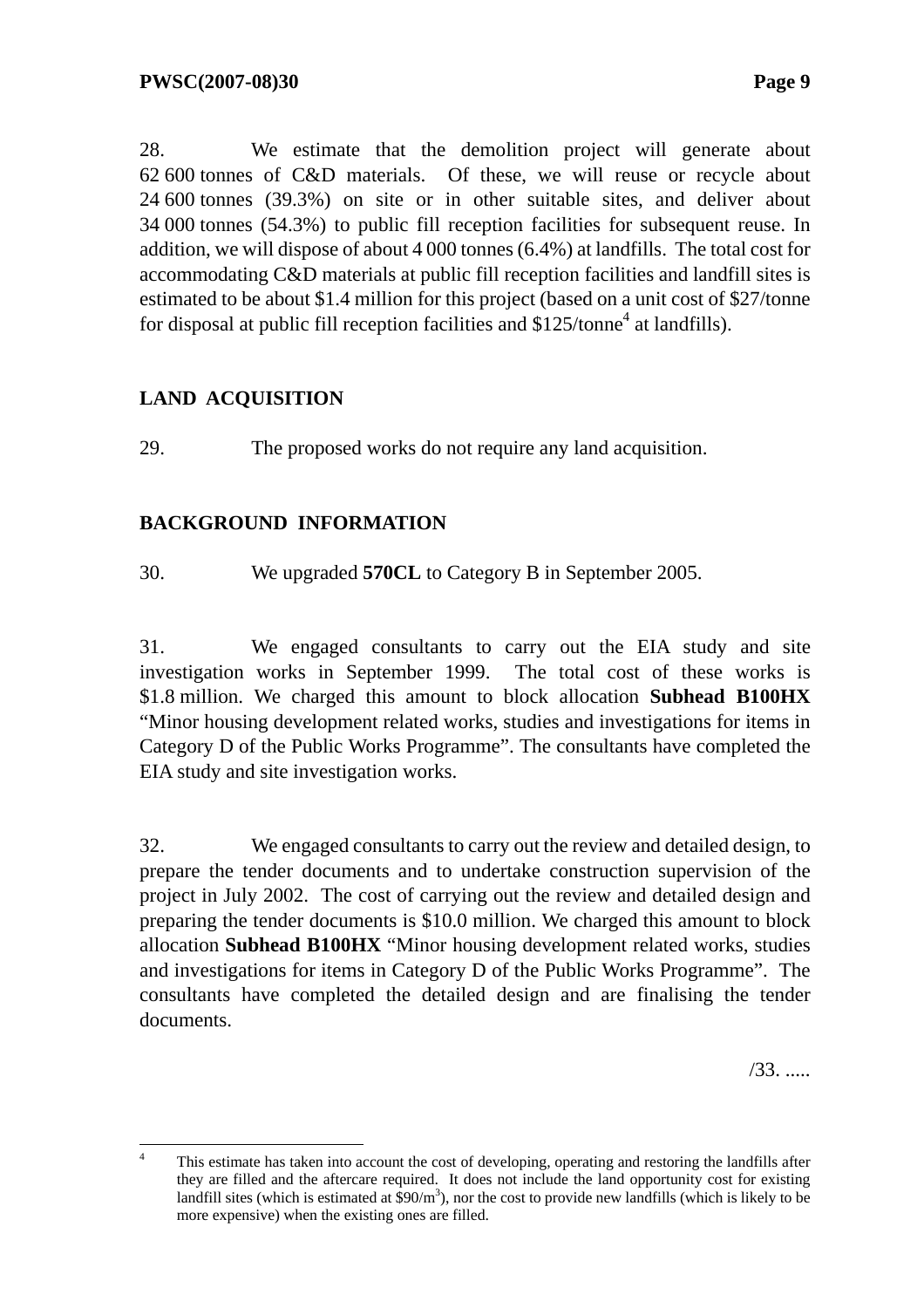33. The proposed works will involve removal of 32 trees. All trees to be removed are not important trees<sup>5</sup> in which all of them are either adhering to the disused structures or with roots being contaminated. We will incorporate planting proposal as part of the project, including estimated quantities of 60 trees.

34. We estimate that the proposed works will create about 38 jobs (33 for labourers and another 5 for professional/technical staff) providing a total employment of 615 man-months.

---------------------------------

Housing, Planning and Lands Bureau May 2007

 5 "Important trees" refer to trees in the Register of Old and Valuable Trees, or any other trees that meet one or more of the following criteria–

<sup>(</sup>a) trees of 100 years old or above;

<sup>(</sup>b) trees of cultural, historical or memorable significance e.g. Fung Shui tree, tree as landmark of monastery or heritage monument, and trees in memory of an important person or event;

<sup>(</sup>c) trees of precious or rare species;

<sup>(</sup>d) trees of outstanding form (taking account of overall tree sizes, shape and any special features) e.g. trees with curtain like aerial roots, trees growing in unusual habitat; or

<sup>(</sup>e) trees with trunk diameter equal or exceeding 1.0 metre (measured at 1.3 metre above ground level), or with height/canopy spread equal or exceeding 25 metres.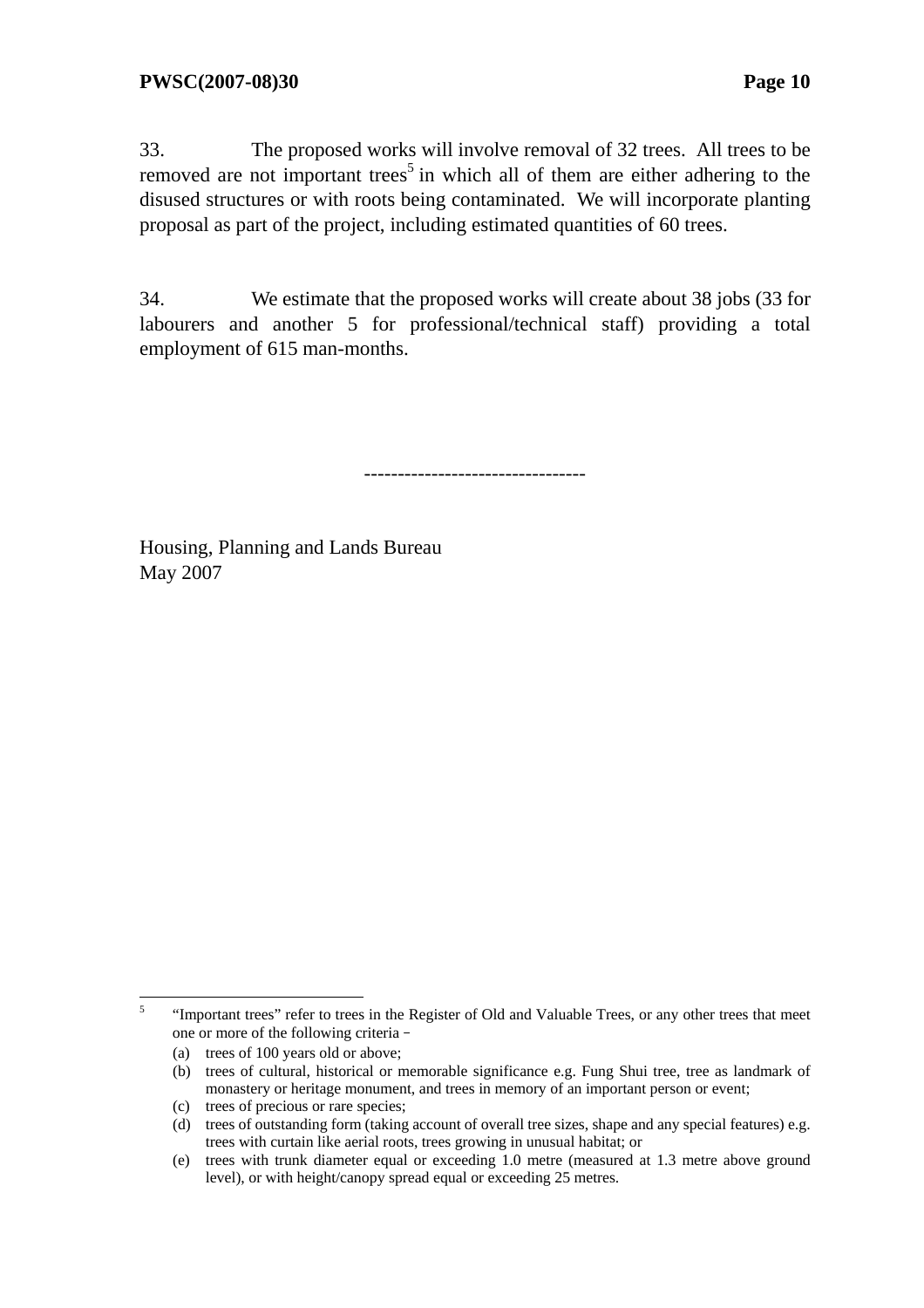